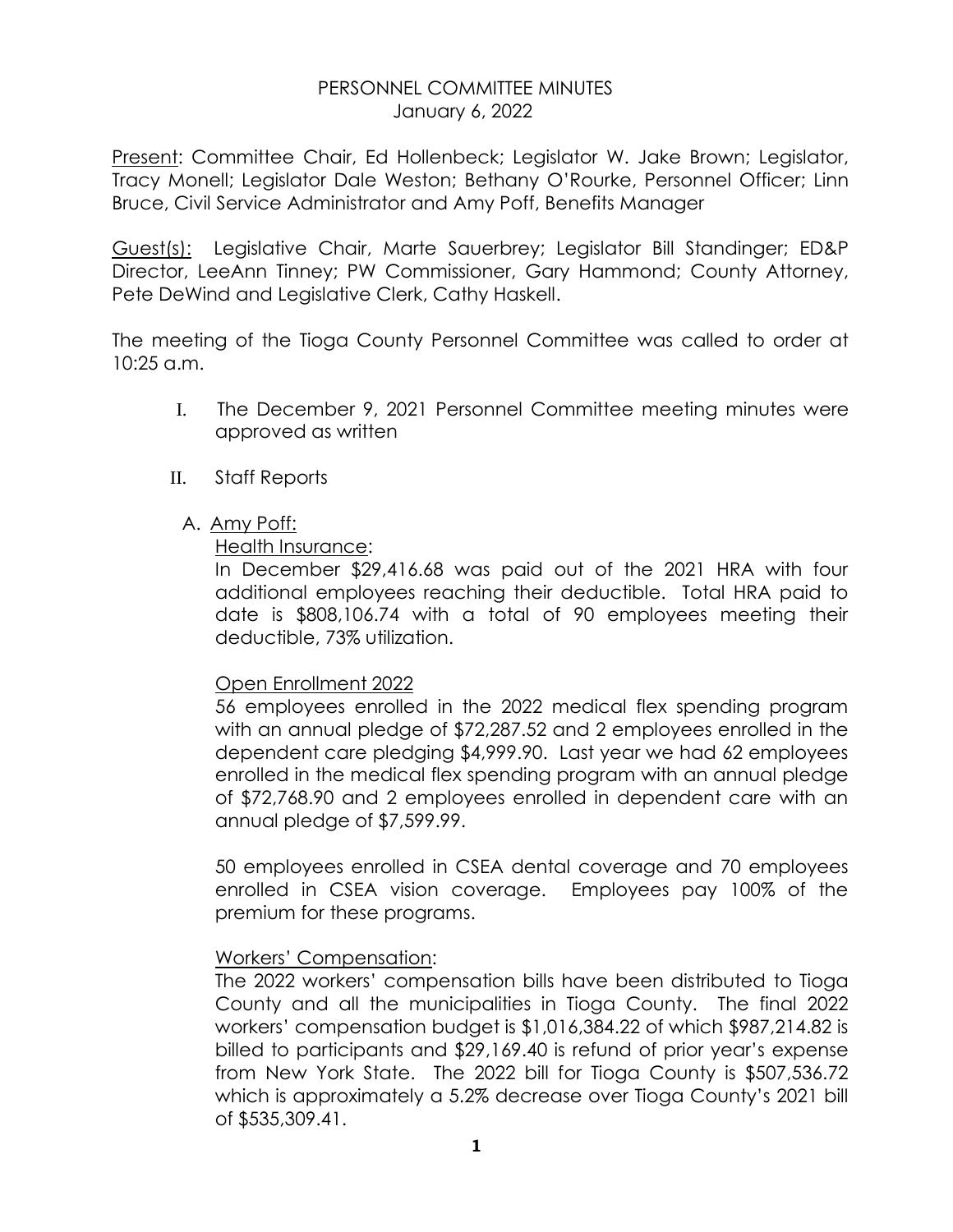B. Linn Bruce, Civil Service Administrator:

The *Head Count Report* reflects 390 authorized full-time positions, 352 of those filled, 10 not filled/unfunded. Part-time shows 77 authorized positions, 54 filled, 3 not filled/unfunded. As of today, there are 28 FT and 20 PT funded vacancies.

Funded vacancies being actively recruited - DSS: Case Supervisor Grade B, Principal SWE and Community Services Worker; MH: Certified A&D Counselor, Clinical Social Worker, and a part-time Account Clerk Typist: Probation: Probation Officer I; PH: Public Health Nurse and Local Coordinator; PW: MEO III and Building Maintenance Mechanic II; Sheriff's Office: Corrections Officer and PT Cook; ED&P: OSII.

The *Vacancies Filled-Salary Difference Report* shows nine (9) changes since the December report with a monthly impact of -\$27,528.00. The *Change in Classification Report-Salary Impact* shows one change since December in ITCS per resolution 312-21 the Network Administrator was reclassified to Systems Administrator with no salary impact. The *Temporary Appointments chart* shows an Accounting Associate I ended 12/31/21 per resolution 281-20.

C. Bethany O'Rourke, Personnel Officer

Budget Tracking Report:

 The budget tracking report as of the end of December was reviewed. We collected \$3,111 (71.8%) of our projected revenue and spent 92% of our appropriations.

- III. Old Business:
- IV. TCLEA Negotiations:

Jim Roemer will be calling in during Worksession this afternoon for an executive session to discuss a topic that Deputies are saying is a must.

#### Salary Survey RFP:

The Management/Confidential salary study was postponed back in 2020 due to budget cuts and COVID. The funds are back in our 2022 budget. Bethany hopes to get the RFP posted by the end of January/ early February.

V. New Business:

4<sup>th</sup> Quarter 2021 Exit Interview Report: The Exit Interview report was distributed for review. The report and questionnaires were sent to the appropriate Committee Chairs and Department Heads. Bethany explained to the new Legislators that if there are any issues or concerns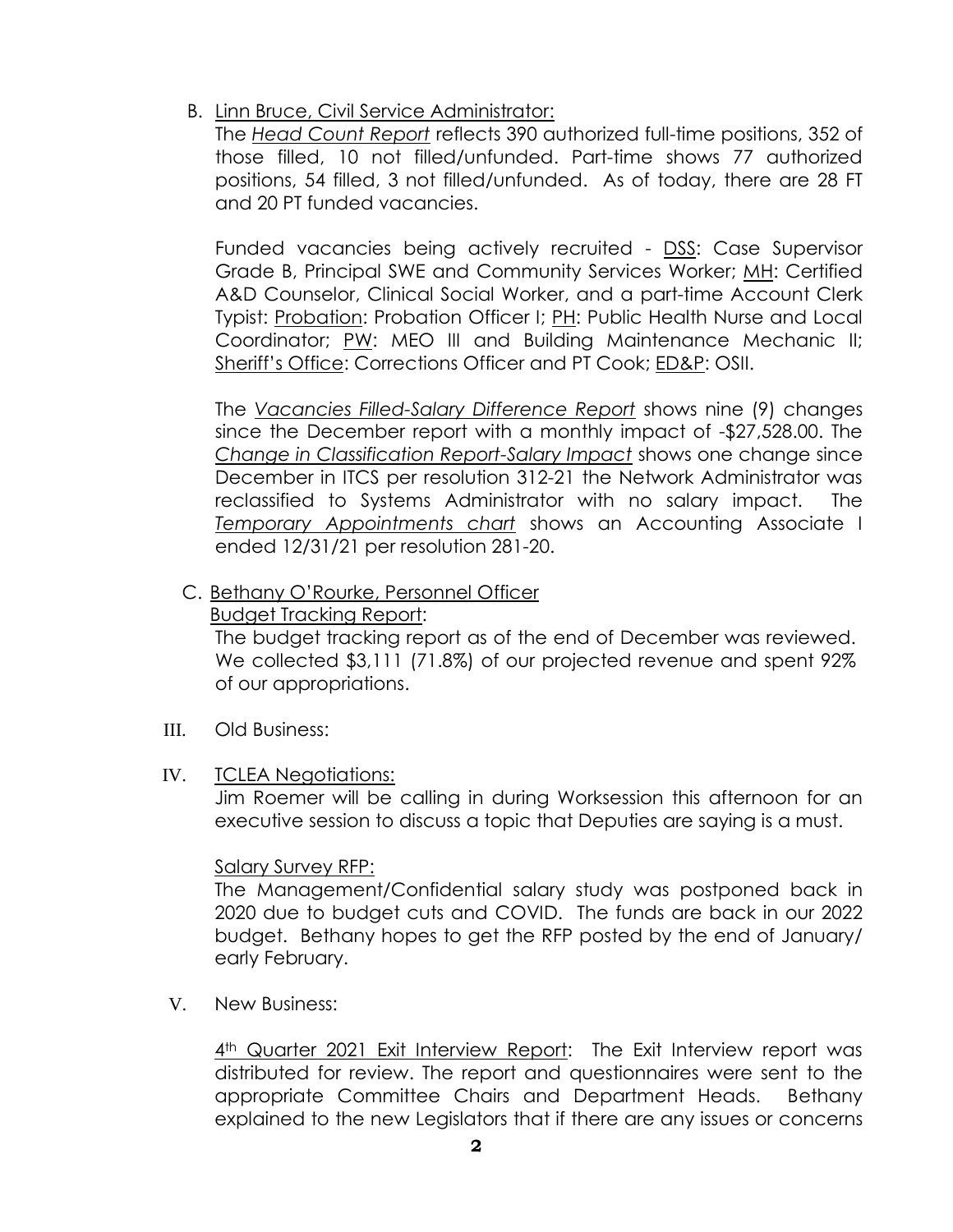regarding information on the forms, they should be directed to the Department Head.

# COVID Home Tests:

As of Monday, positive home tests can be registered on Public Health's web page. Public Health is not issuing quarantine or isolation orders for these, only sending a letter. Bethany posed the question of now that home tests are out there, are we going to allow them for COVID paid leave time? After some discussion, it was decided that PCR lab tests will be required.

## VI. Resolutions:

- Abolish and Create Position (Mental Hygiene): This resolution abolishes one (1) vacant, full-time Clinical Social Worker position and creates one (1) full-time Supervising Clinical Social Worker position effective January 12, 2022
- Appointment of Administrative Coroner: This resolution names W. Stewart Bennett the Administrative Coroner for 2022 with a stipend of \$5,000.
- Authorize Appointment of Education Workforce Coordinator in the Economic Development & Planning Department: Resolution 263-21 authorized the creation of a full-time Education Workforce Coordinator position. The ED&P Director has conducted a recruitment search and has identified a candidate. This resolution authorizes the appointment of Sean Lanning to the position of Education Workforce Coordinator at an annual salary of \$44,720 effective January 31, 2022.
- 2022 Staff Changes (DSS): This resolution creates one (1) Case Supervisor Grade B, with a budget impact of +\$53,384, one (1) Principal Social Welfare Examiner, with a budget impact of +\$44,246, one (1) Social Welfare Examiner, with a budget impact of  $+$ \$33,416 and abolishes one (1) Accounting Associate I (Vacant) position, with a budget impact of - \$28,352.
- Change Reference to "Non-Union" Employee Group to "Management/Confidential": Recently it was suggested that the use of the term "Non-Union" may be misconstrued as the County favoring either union or non-union